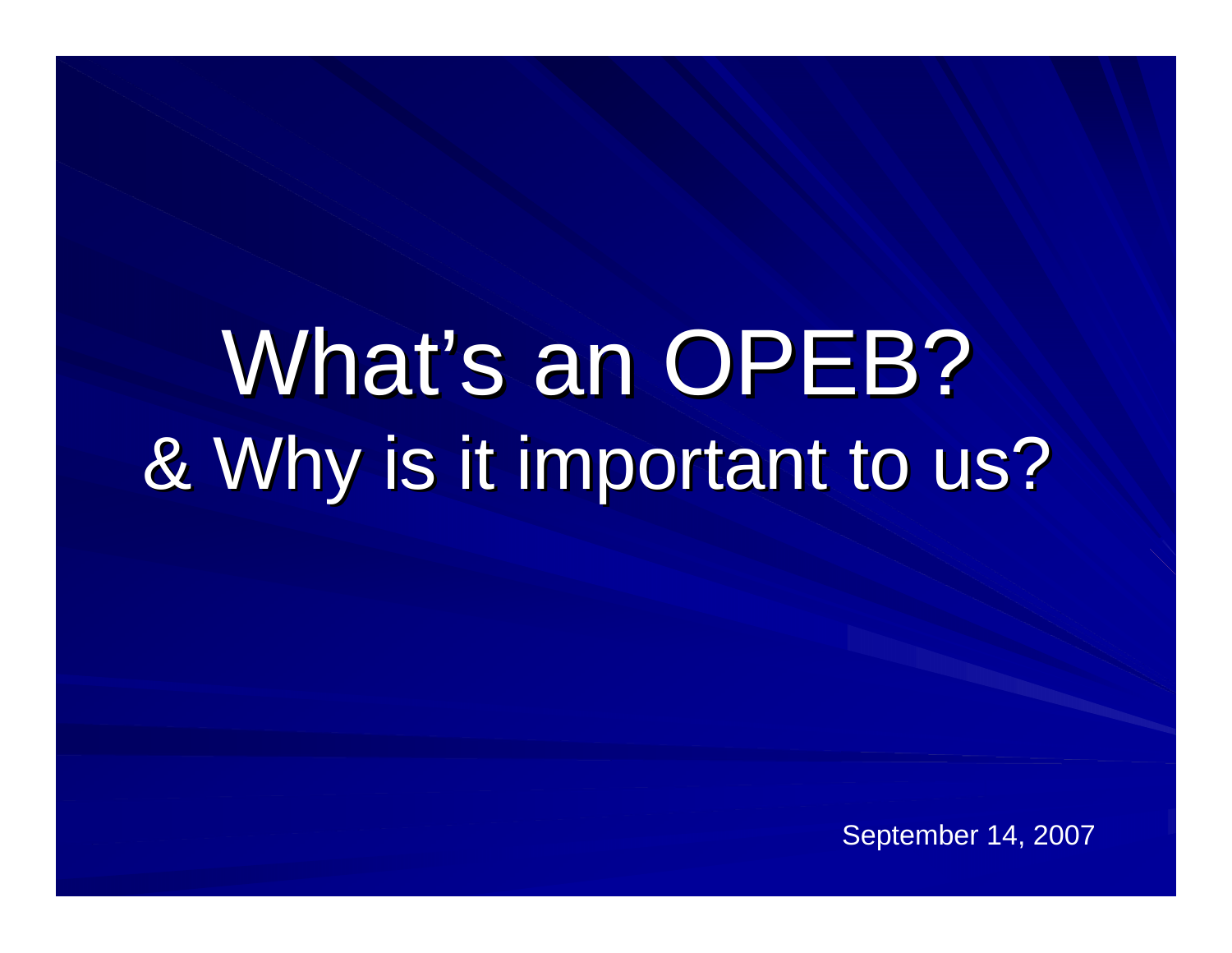# OPEB is short for **Other Post Employment Benefits**

**It includes:** – Retiree Health Care – Retiree Dental Care, and – any other post employment health benefit such as life insurance, prescriptions, vision, hearing, long-term disability, etc.

**If does not include retiree pension or** deferred compensation plans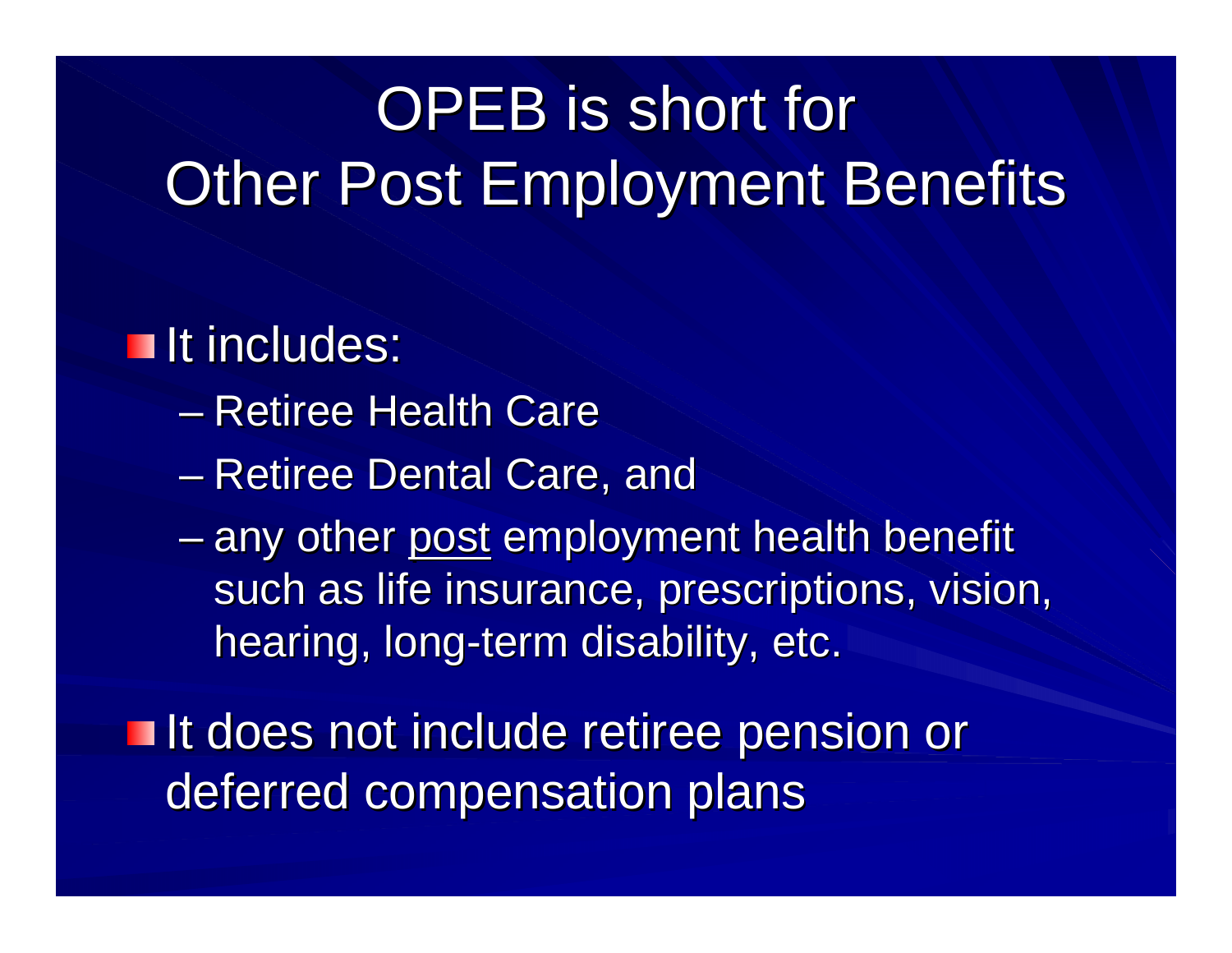# How did OPEB become such an issue?

- Concern over OPEB was triggered by the collapse of<br>several major private sector retirement pension and<br>health plans
- Government Accounting Standards Board (GASB) found<br>that public sector plans were also vulnerable
- GASB requires the public sector to account for total long<br>term OPEB costs over the active service life of benefiting<br>employees, rather than reporting current year OPEB<br>costs for existing retirees
- GASB intended that shining the light on these long term<br>liabilities would force the public sector to address, and<br>hopefully avoid, the collapses in benefit plans that<br>occurred in the private sector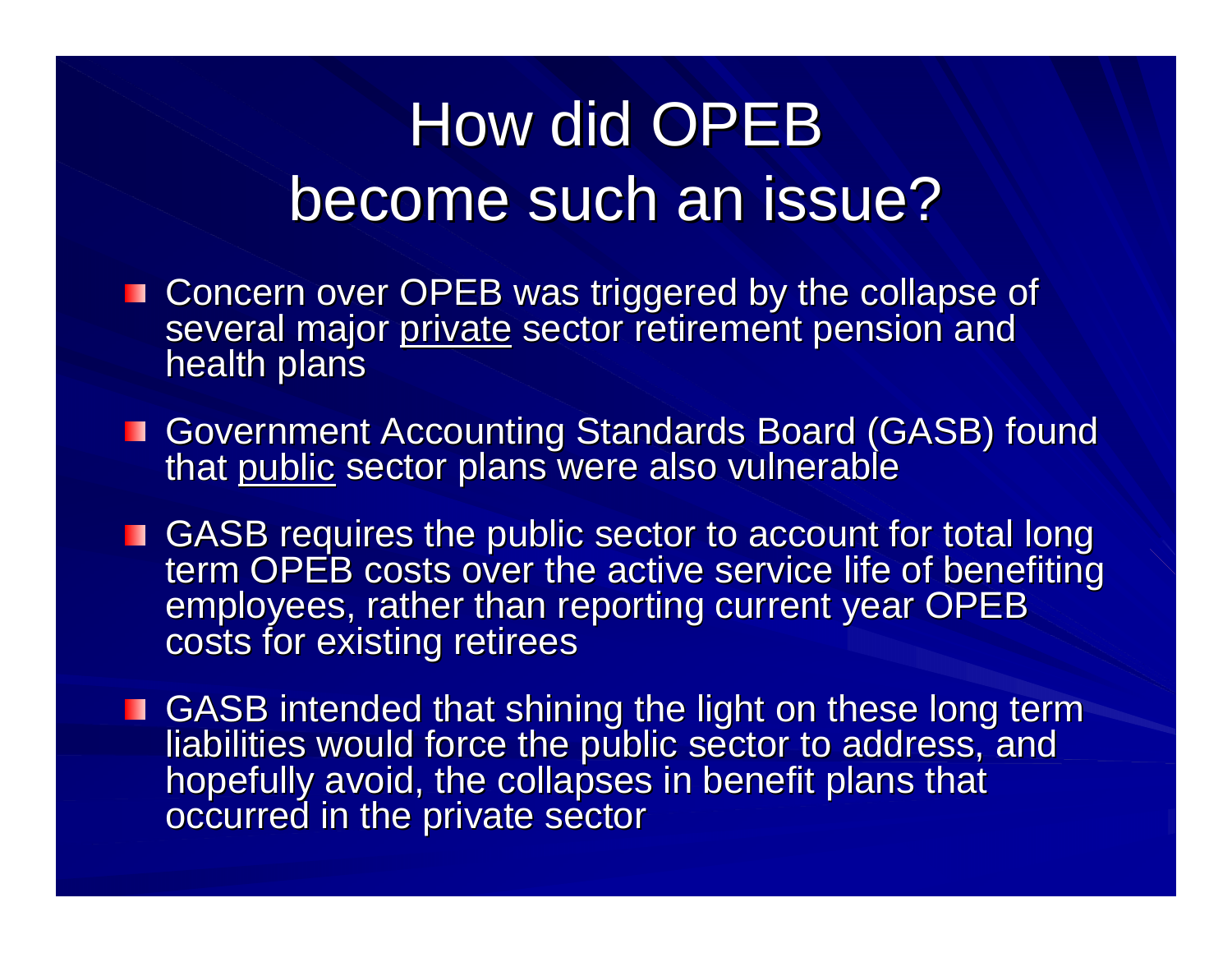# So what's the OPEB picture in **Contra Costa County?**

- As of 1-1-06 we have 8,438 active employees, 4,856 retirees and 360 surviving spouses, not including dependents who are eligible for OPEB benefits
- The liability/cost for our entire pool of existing employees and retirees over<br>the course of our lifetimes, is approximately \$2.57 billion п
- Actuarially we should be setting aside \$216 million per year over the next 30 years to pay the cost of our retiree health care п
- We are currently only budgeting for the annual health care premium for<br>current retirees called PAYGO (\$36 million in 07-08), and putting aside zero<br>for our current employees п
- We spent \$113 million for our active and retiree health program in FY 06/07<br>and have budgeted \$130 million for FY 07/08
	- Health programs are now 12% of total salary & benefit costs
	- Retirement is 20% of total salary & benefit costs
	- Permanent Salaries are only 52% of total salary & benefit costs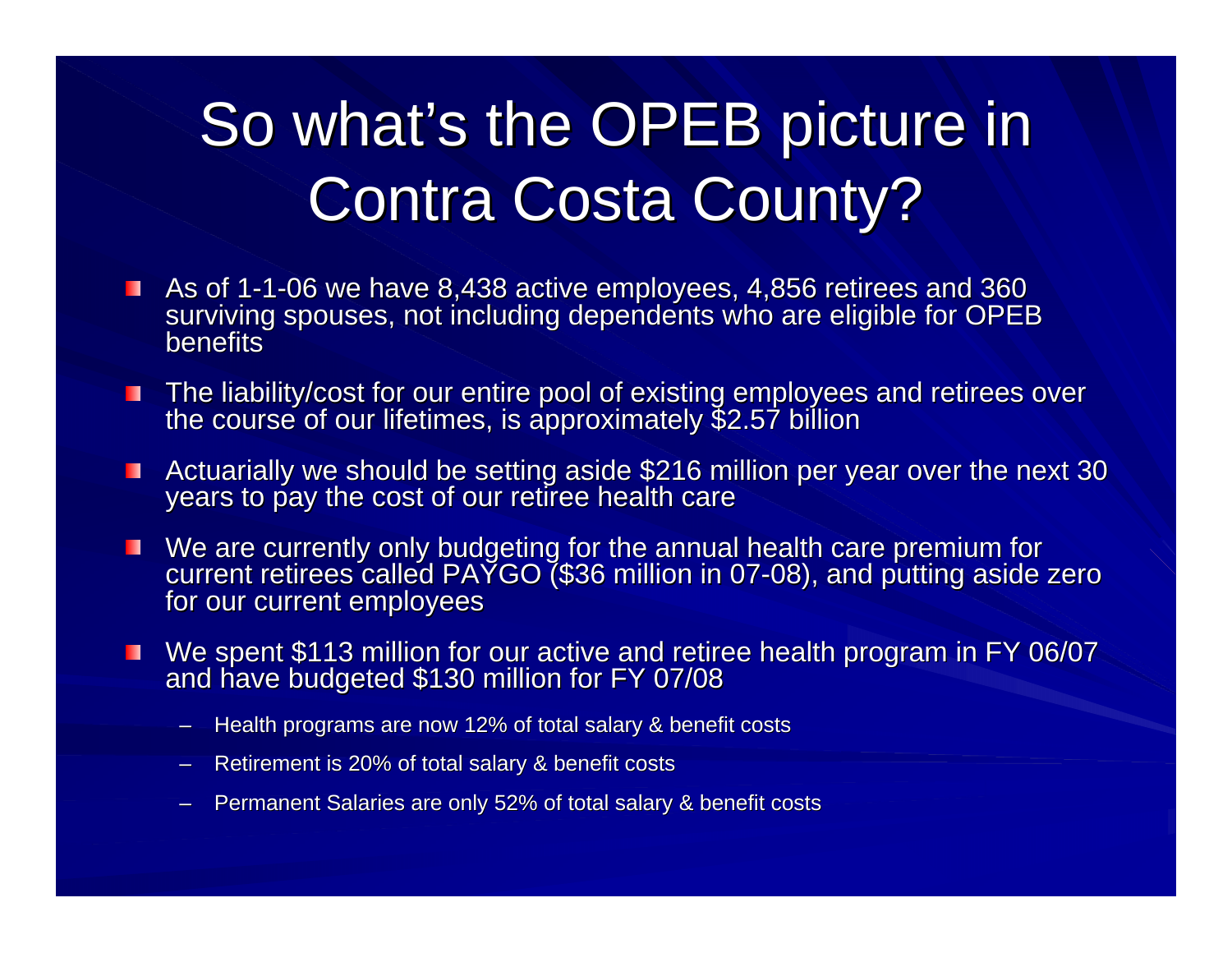# What's our health care cost challenge?

- Actuarial studies tell us that in addition to the 8,438 active employees we will have over 12,773 retirees consuming retiree health care<br>services during the next 30 years; retirees will live longer; and, health<br>care costs will continue to increase
- **Exame with a fixed active population, as more people retire our annual Letter** total health care premium costs will increase
	- \$130 million and 10.7% of our budget now (\$36 million/2.9% retirees)
	- $-$  \$374 million and 22.8% in 10 years (\$106 million/6.5% retirees)
	- $-$  \$684 million and 31.0% in 20 years (\$237 million/10.7% retirees)
	- $-$  \$1,191 million and 40.2% in 30 years (\$462 million/15.6% retirees)
	- and continue to increase until approximately 2085

The ever growing health care expense demand on the general fund,<br>will eventually consume our ability to provide public services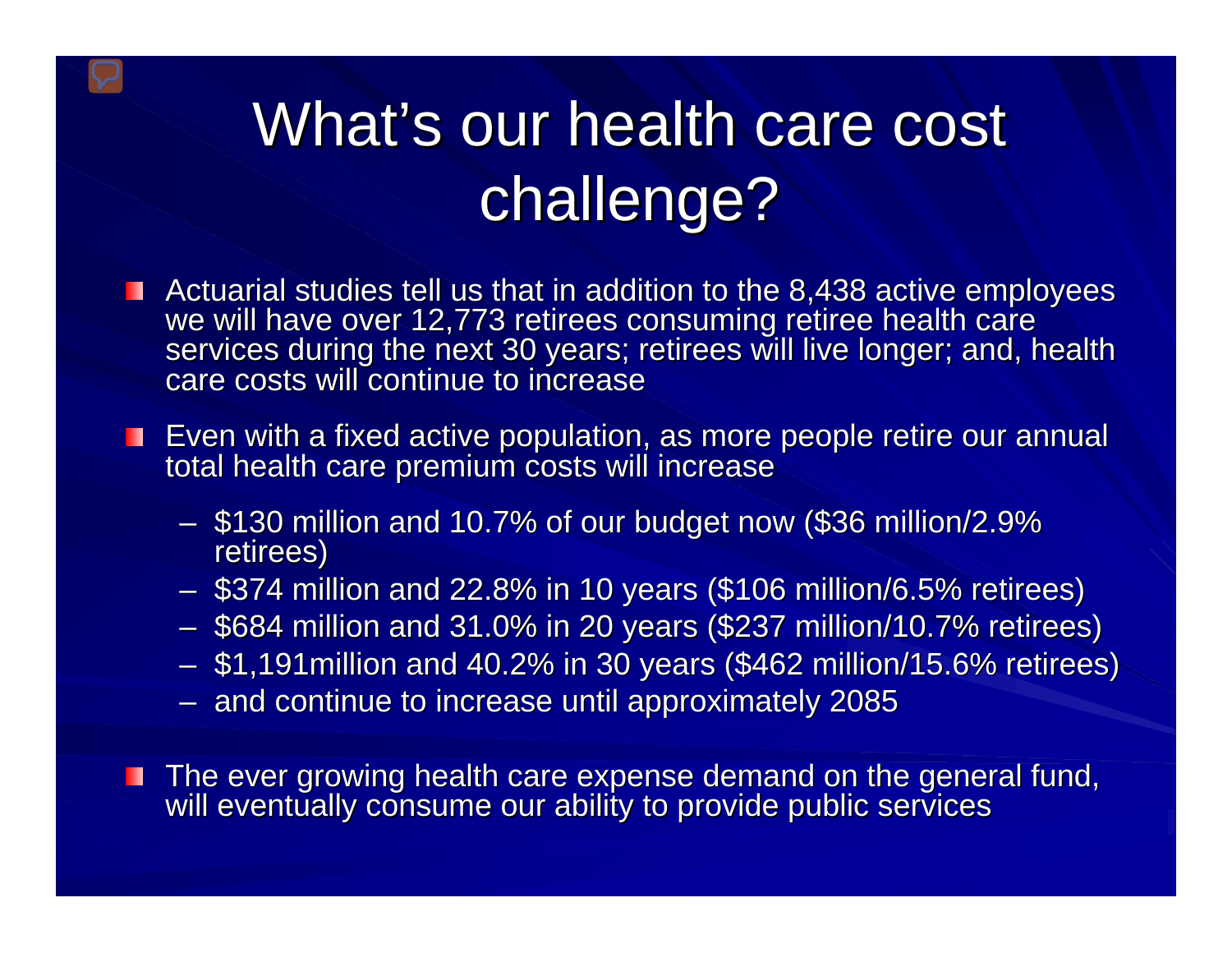### The immediate problem is the cost of health care

**Millions**



Retiree Health Insurance ■ Active Health Insurance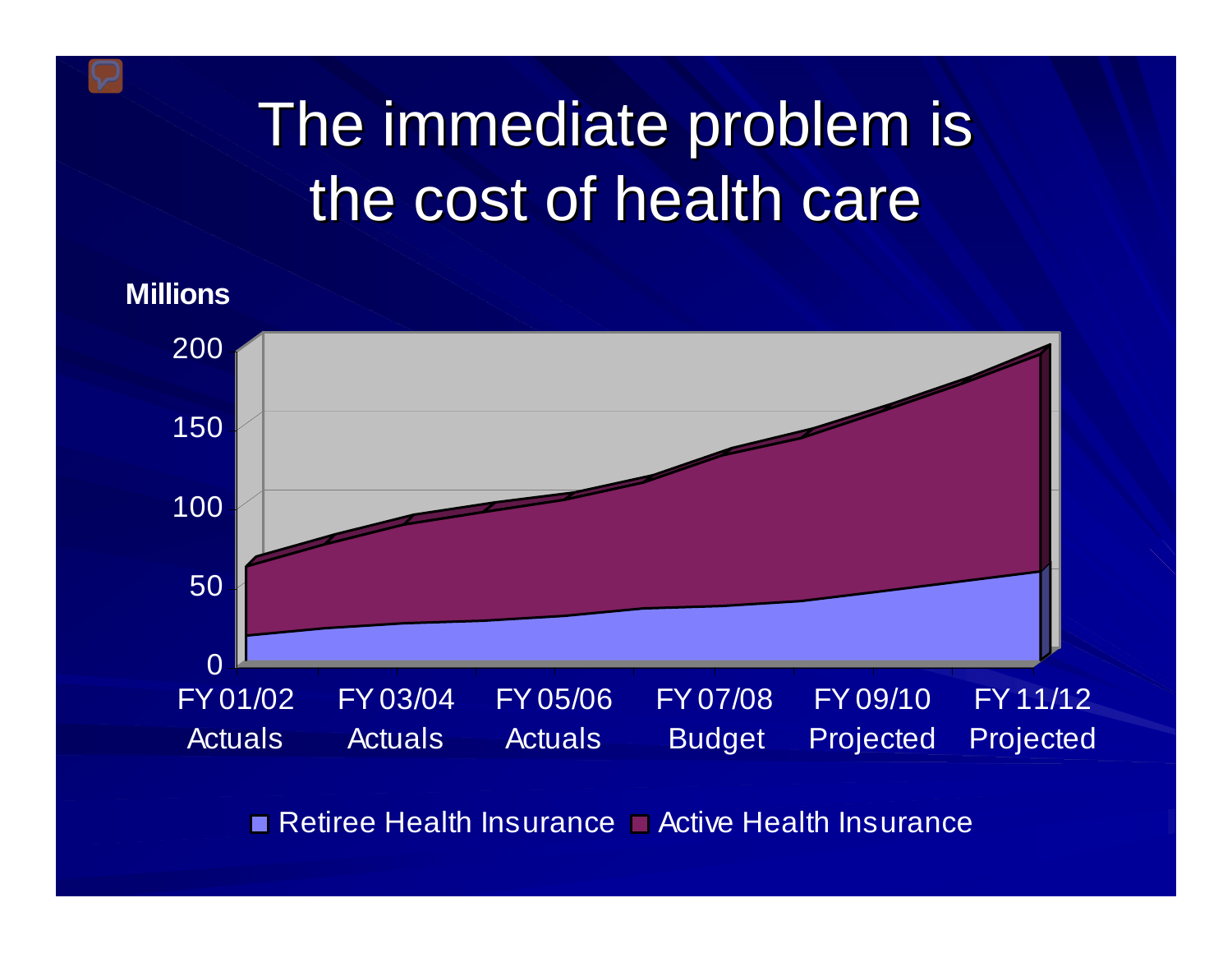One future problem is the expected increase in the number of retirees over the next 30 years



Even with no growth in County positions – the number of retirees will grow by 163%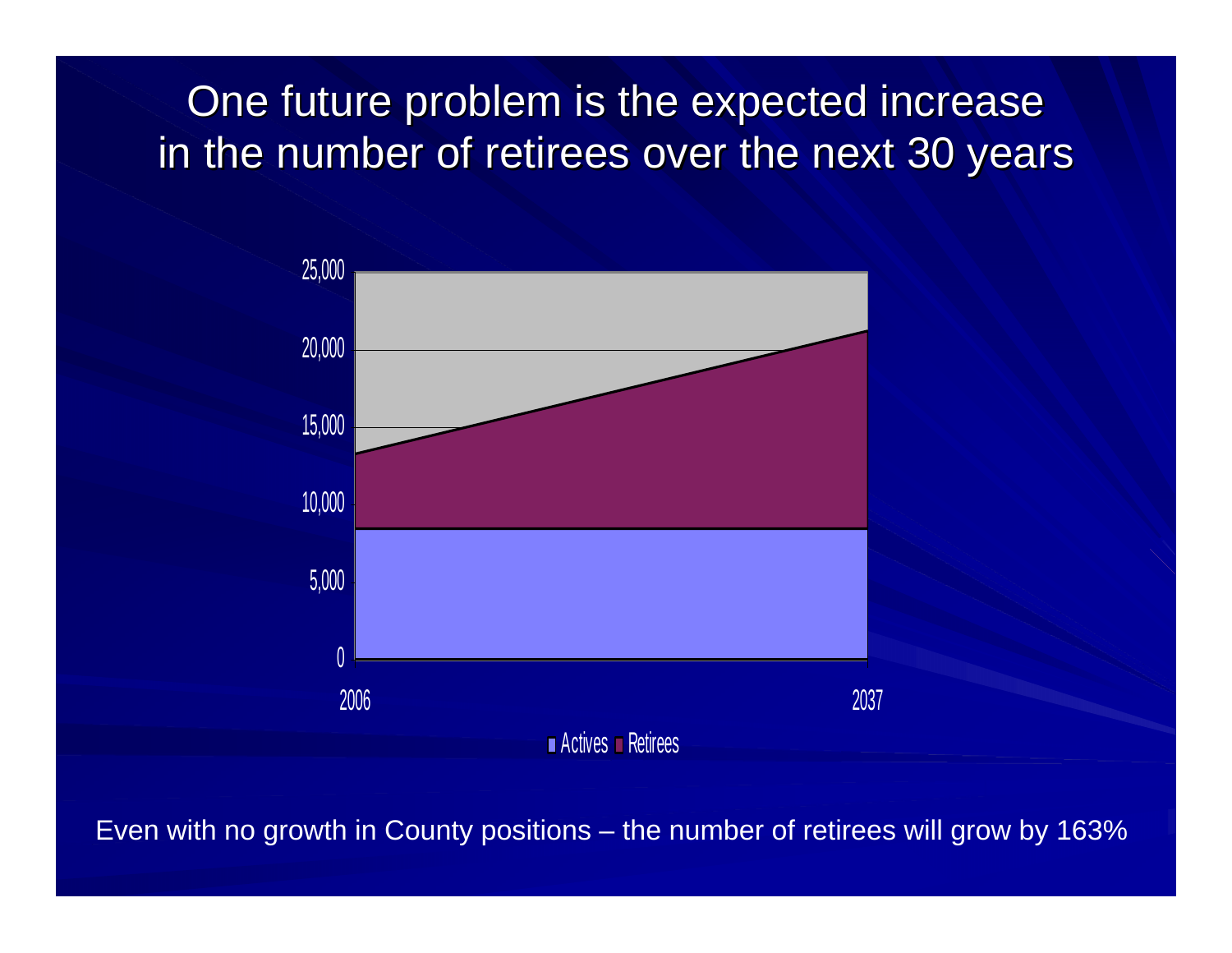# Contra Costa County's OPEB goals

**Adopt an OPEB financing plan that balances** our requirement to provide public services with our desire to provide competitive health care benefits

**Fully comply with GASB** 

**Pursue legislative change**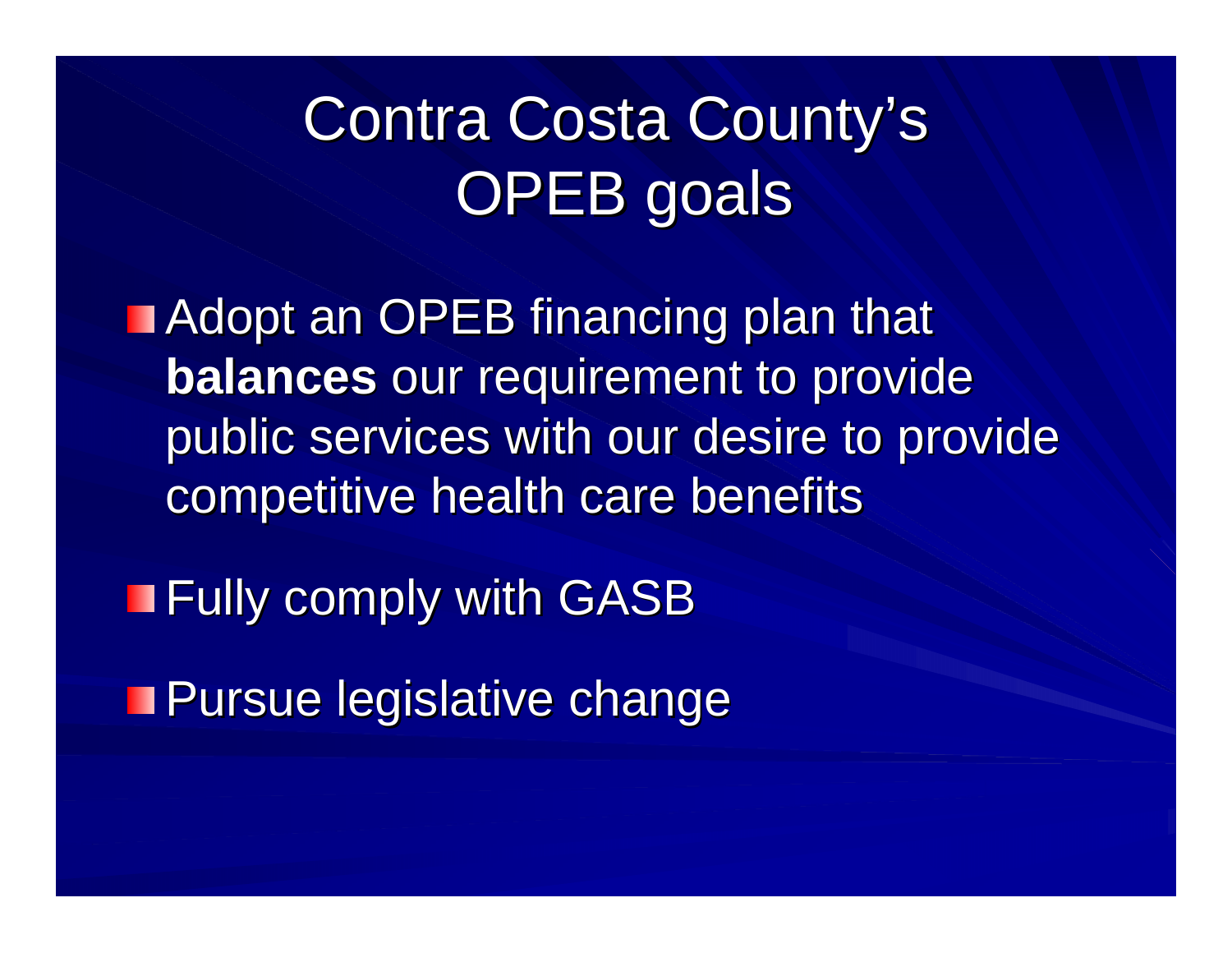# What will "balance" require?

- **E** Committing existing dollars to OPEB
- **Appropriating new dollars to OPEB**
- Improving health care delivery, while controlling the County cost of health care through plan improvements
- **Long-term Federal and State Health Care policies that lower County costs**
- Or reducing service levels/program costs to redirect dollars to OPEB
- Combination of the above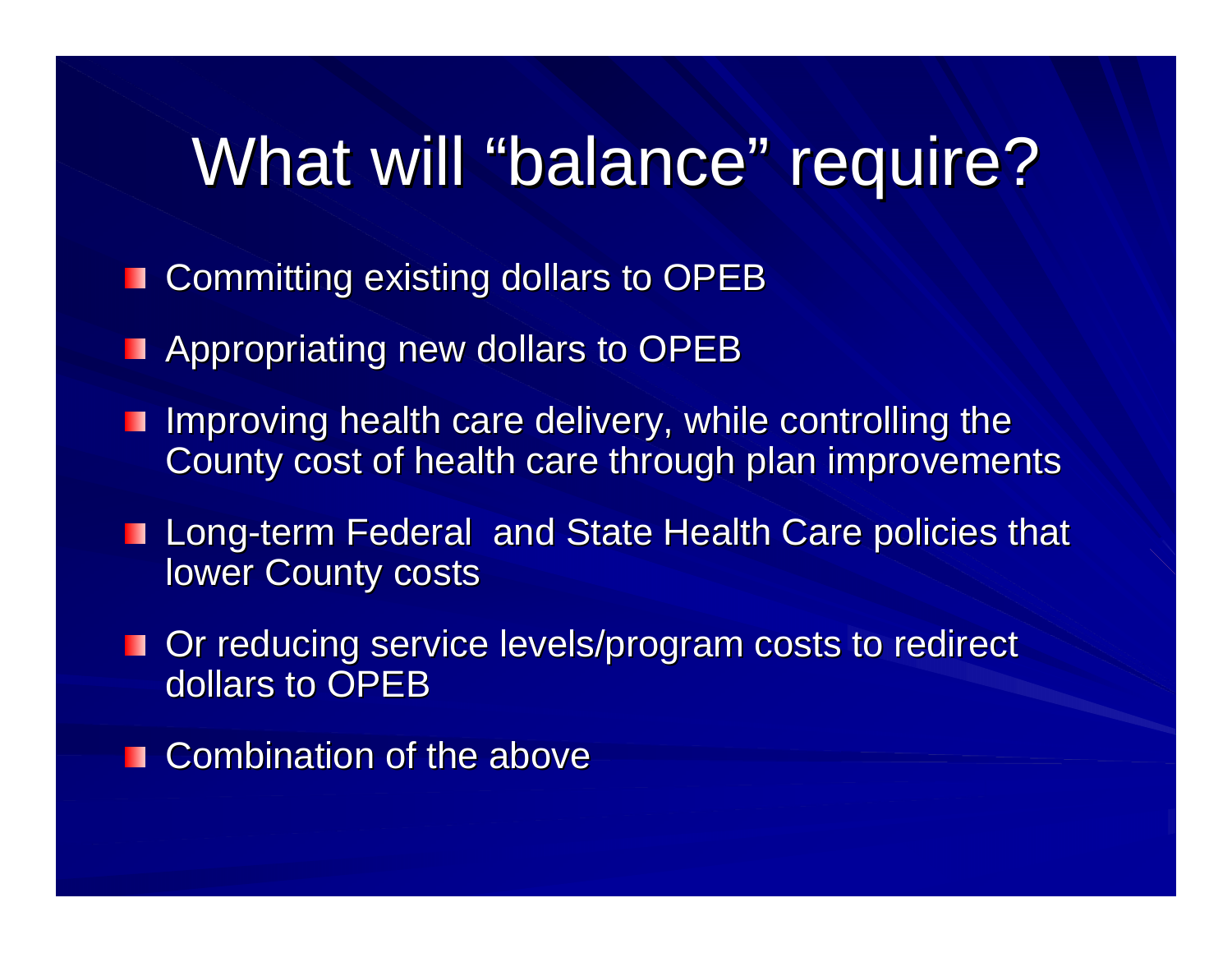#### BOS actions to reach our goals

- Developed a task force to gather information on health care plans, options, and OPEB strategies ш
- Developed a strategic plan to address Contra Costa's OPEB challenge
- Redirected \$588 million of existing resources between 2008 & 2023 to pre-fund some liability
- Committed \$100 million of existing resources annually between 2024 to 2037 to pre-fund some liability
- Commitment of these future resources result in **THE R** 
	- an increase in our discount factor that reduces our actuarial liability from \$2.57 billion to \$2.11 billion
	- $-$  approximately \$139 million annual challenge left to meet
- Directed pre-negotiation meetings with labor representatives to provide OPEB information and develop possible models for health plan reform
- Started employee education programs to explain OPEB